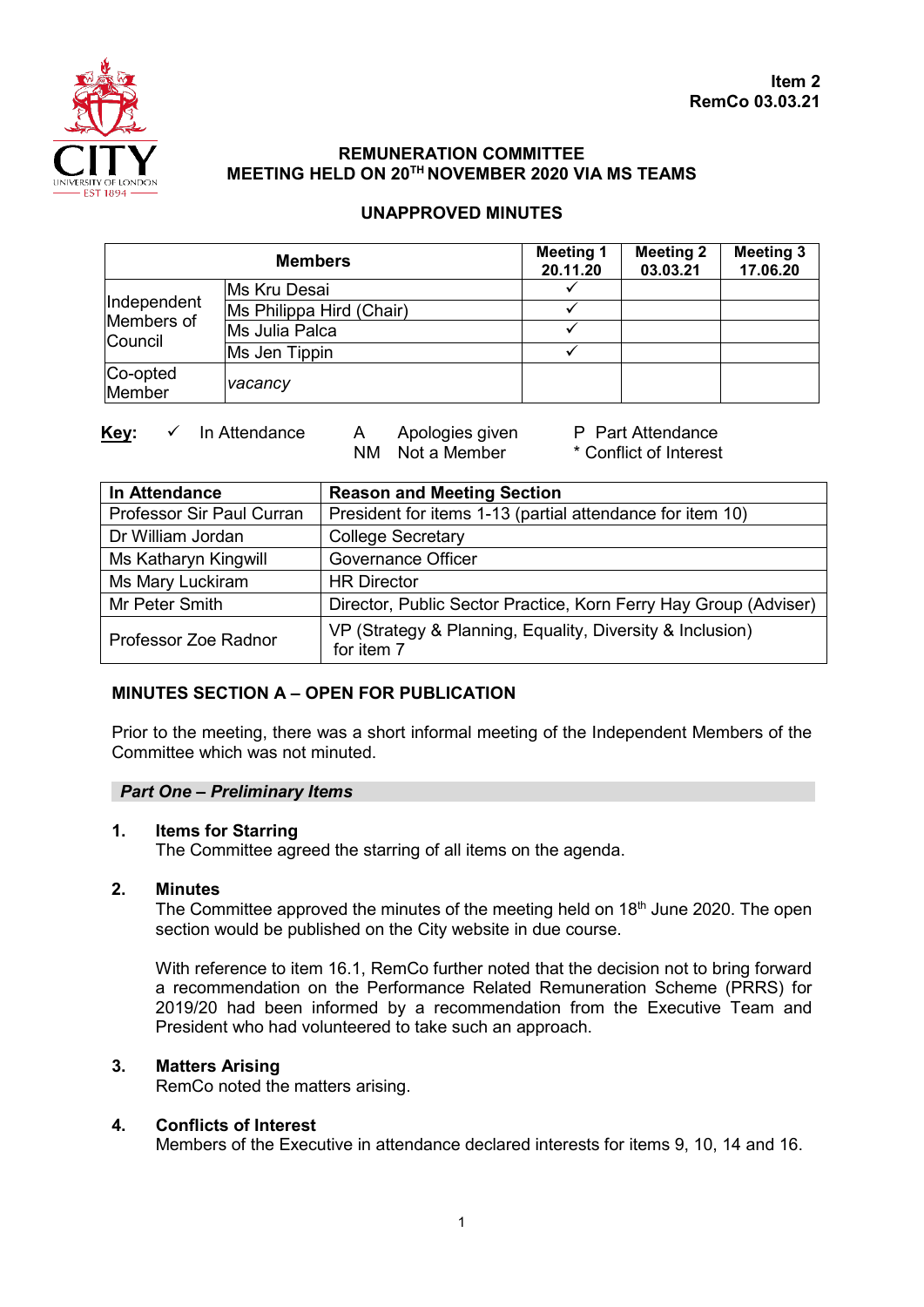#### **5. Items Specially Brought Forward by the Chair** There were no items brought forward by the Chair.

# **6. Remuneration Committee Calendar 2020/21**

The Committee noted the list of future items.

## *Part Two – Equality and Diversity*

*The VP (Strategy & Planning, EDI), was in attendance for item 7 which was discussed as a single item. .* 

## **7. Equality and Diversity**

## **7.1 Equality, Diversity & Inclusion**

RemCo received an update on the delivery of the Equality, Diversity and Inclusion (EDI) Strategy. Activities were grouped into six workstreams overseen by colleagues from the EDI committee plus around 40 other staff who were allocated one day a month to progress this work. The launch of the Strategy had created positive momentum throughout the institution. All Schools now had a senior management lead for EDI and had created EDI committees; a Professional Services Committee and an EDI Forum were being established. A communications plan was in development, aiming to create proactive campaigns including a series of stories of lived experience.

## **7.2 Athena SWAN Implementation Update**

RemCo noted an update on Athena SWAN at City. The Award would be relaunched in the New Year following the review and publication of revised Charter principles which now had a greater focus on gender equality. City's remaining Schools were proceeding their applications for Bronze Awards; SASS would submit their application this month, CLS in April 2021, and the Business School in November 2021 or April 2022.

In addition to the work with Athena SWAN, City colleagues met colleagues at Stonewall to discuss City's possible submission for the 2022 Stonewall Workplace Equality Index.

## **7.3 Race Equality Update**

In response to the emphasis in 2020 on the Black Lives Matter movement, there had been a number of meetings between the Executive and the Network for Racial Justice (NRJ). Some actions had been implemented: it was aimed to have at least two people who are BAME on senior leadership teams and committees at City, a second tranche of reciprocal mentoring had been launched and podcasts created to share the experiences of the first tranche, a mentoring scheme was being piloted with London Metropolitan University, and an Anti-Racism Network was being established. Actions for students included the soft launch of the Bullying and Harassment online reporting tool, work on decolonising the curriculum, and the establishment of Black Student PhD studentships. Much of this work was being overseen by the Race Equality Charter Self-Assessment Team (RECSAT). Finally, the position of Assistant Vice-President Race Equality had been established and advertised.

The VP (S&P, EDI) also provided an update on the Bullying and Harassment Steering Group [tabled paper]. It was planned to launch the online reporting tool in the spring of 2021 and the Harassment Advisor Scheme was being relaunched with training provided.

In discussion the following points were noted:

- There was a wide spectrum of work being undertaken so RemCo was keen to learn which areas needed closer monitoring, what the level of participation was from staff and students across all protected characteristics, and whether this provided any insight into barriers.
- It would be useful for RemCo to reflect on how it would monitor progress.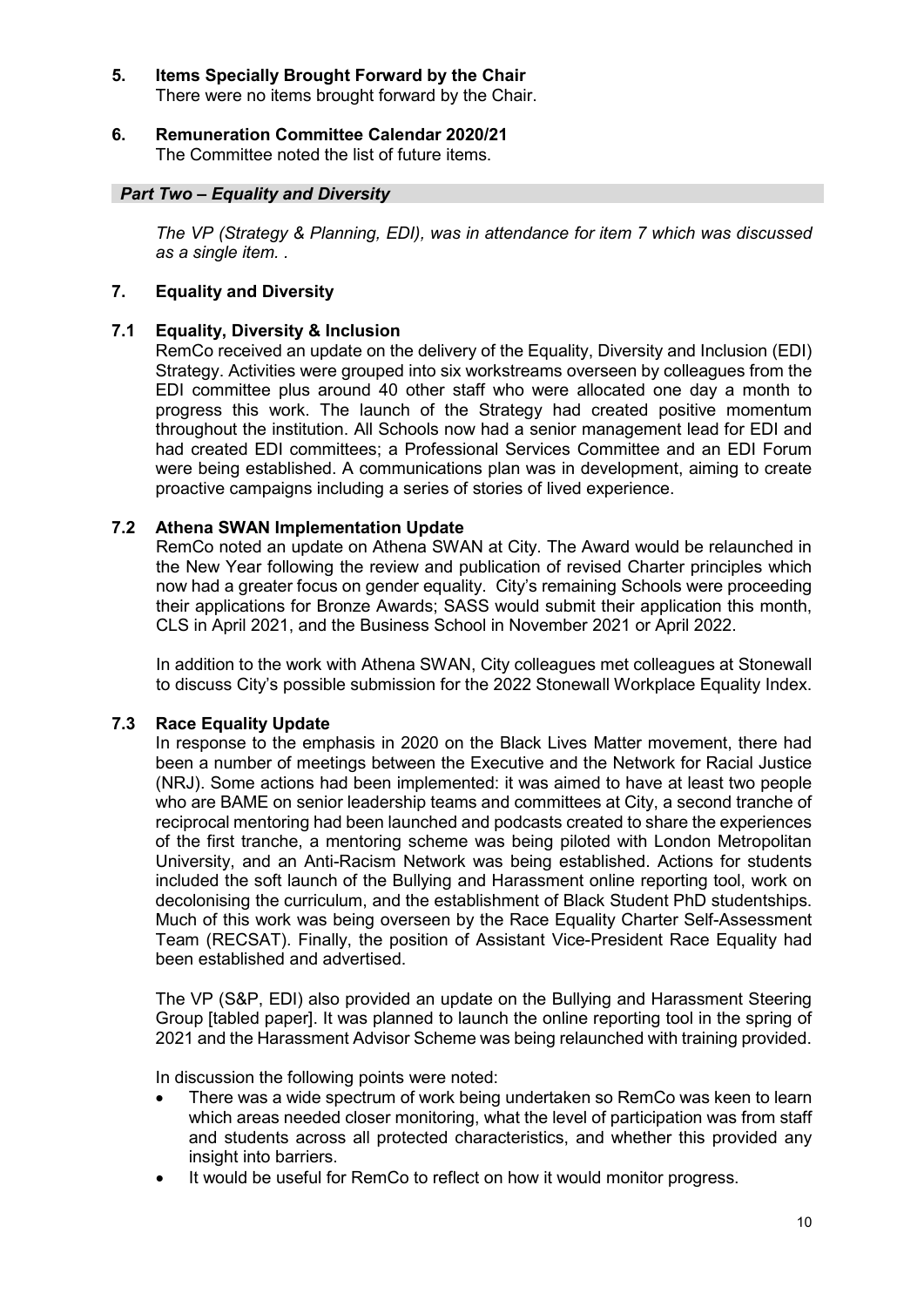- There were many indications that the staff community were keen to participate in EDI initiatives and the establishment of the EDI Forum aimed to provide an opportunity for dialogue and feedback so that the City community could see progress on actions taken.
- The VP (S&P, EDI) had discussed with the incoming President the importance of leadership on EDI issues at Executive Board level.
- The Chair of Council noted that it was appropriate to focus on four areas for the EDI Strategy but religion was also important for City, and the institution could also look at recent evidence on 'background' bullying at other universities to be assured that this did not occur within its community.
- The launch of the online reporting tool for bullying and harassment was anticipated to result in an increase in reported incidents, hence in preparation more Harassment Advisors were being trained.
- The Staff Survey, launched on 19<sup>th</sup> November, included sections on bullying, harassment and equality issues. RemCo would be interested to see the outcomes of the equality questions included in the Survey.
- The President noted that the Athena SWAN action plan had led to changes in behaviours resulting, for example, in more diversity in recruitment. It was hoped that Race Equality Charter actions would bring about a similar change.
- City was also keen to develop confidence around hidden disabilities.
- It was encouraging to see the momentum achieved by the equality initiatives at City, particularly with regard to the number of staff and students participating.
- It would be interesting for a future meeting to understand the tensions around gender and female networks at City.
- Council members might also be interested in participating in future reciprocal mentoring schemes.
- RemCo suggested consideration should be given to equality targets within leaders' performance targets.

## *Part Three – Strategic Items – Issues for Discussion and Decision*

## **8. Sectoral Developments Update**

Peter Smith (PS) provided an update on sectoral developments noting that:

- There had been no obvious movement in top team pay recently; and many universities had announced temporary pay reductions for their senior teams to help address the financial challenges of Covid-19. This was particularly marked in institutions where redundancy programmes were also in train.
- Bonus scheme payments appeared to be on hold in the sector as expected; with only 25% institutions having a scheme at senior level. It would be interesting to see whether the impact of Covid-19 meant that the number of existing schemes was further reduced.
- There had been some debate in the sector with regard to freezing incremental progression.
- In addition the HE sector had seen voluntary schemes to reduce hours but this was uncommon in other sectors.
- The process around an application for SURE (Sustaining University Research Expertise) Funding included new requirements around pay transparency. Participating universities would be required to disclose senior executive remuneration arrangements until 2031, which would be a new requirement. There were indications that there would also be a requirement to demonstrate measures to reduce staff costs as a condition for application. These requirements indicated the way in which the Government was approaching pay in the sector and the connection between executive pay and the total workforce. This mirrored actions taken in other parts of the public sector.
- The President would provide a further update on SURE funding to Council on  $27<sup>th</sup>$ November.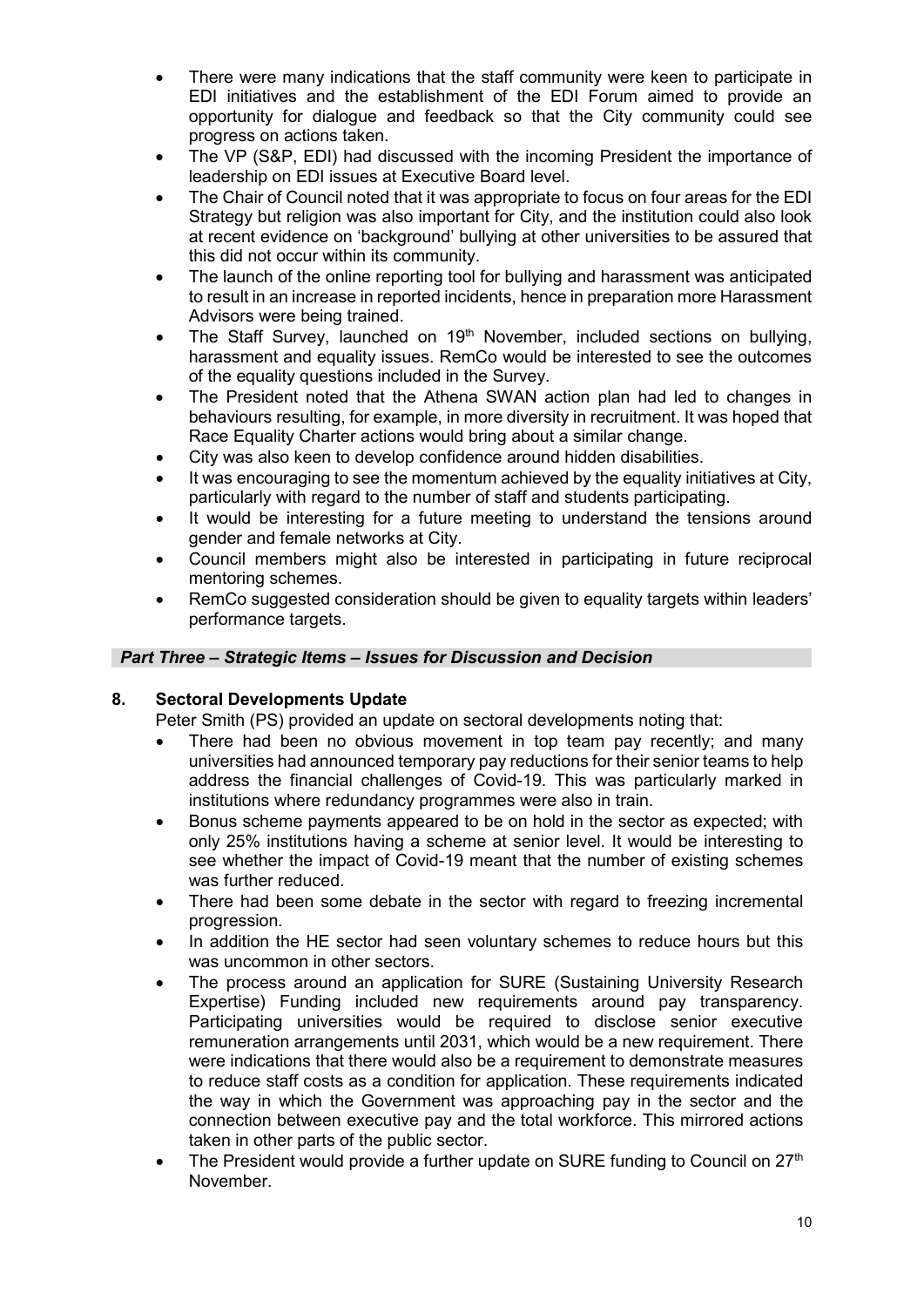- Pay ratios had only been calculated in relation to Vice-Chancellor remuneration to date. Most institutions were hoping to be mid-range and, as might be expected, outliers tended to be the larger institutions.
- It was early to judge whether the impact of Covid-19 was causing any rebasing of senior pay as the HE sector tended to move at a slower pace than other sectors. In the wider economy pay levels had fallen and had not yet recovered.
- Available data was not indicating any movement on pay in international markets.
- The UCEA survey was currently underway and outcomes would be published in February, the KornFerry Russell Group Survey would launch in January; these surveys might give a more accurate indication of any trends in remuneration following Covid-19.

# **9. Covid-19 Update**

RemCo received an update on remuneration actions taken by City to address the financial impact of Covid-19:

- The Cost Reduction Group had worked to address a shortfall in income, which in June had been estimated to be approximately £40M, with a number of measures.
- There were no payments under the Performance Related Remuneration Scheme for 2019/20, and the Scheme was suspended for 2020/21.
- No requests for increases in base pay had been submitted for 2020/21 for any members of the Senior Team and in line with UCEA recommendations there had been no cost of living increase for staff in August 2020.
- The Executive Team had been asked to consider a voluntary reduction in base pay for a period of six months, in the form of a salary sacrifice of 20% for the President and 10% for Executive Team members. This action reflected actions taken by other institutions and the voluntary reductions came into effect in October.
- Two measures taken by the Cost Reduction Group had been re-instated due to the subsequent improvement in the financial position, namely the award of normal salary increments (due from 1<sup>st</sup> August) and salary increases upon promotion. Affected staff would receive back-dated payments in their November salary; indications were that this had been received well by the workforce.
- There was no indication that UCEA would amend the national mandate from employers not to pay a cost of living increase for 2020.
- RemCo commented that the impact of Covid-19 on City's students should be borne in mind when evaluating actions taken in relation to senior executive remuneration.

*This item is continued in Section B of the minutes, Closed Business.* 

*The M& E Director was in attendance for the following item.* 

## **10. Annual Remuneration Statement**

RemCo noted the latest draft Annual Remuneration Statement which would be published as part of the Financial Statements 2019/20 in January 2021, along with a communications strategy and Note 7 to the Financial Statements which was received for information. The draft reflected disclosures made in previous year's reports, the requirements of the CUC Remuneration Code, and the OfS Accounts Direction, but also took the opportunity to provide details on remuneration measures taken to address the financial challenges of Covid-19 and to provide details on the remuneration arrangements for the new President. The communication strategy would therefore address FAQs regarding pay for higher paid staff but also address any questions pertaining to the remuneration for the incoming President (item 15). In discussion the following points were noted:

• Historically the communications strategy had been reactive but there were fewer enquiries now that City had opted for greater disclosure and with remuneration arrangements for the Head of Institution now being in the public domain.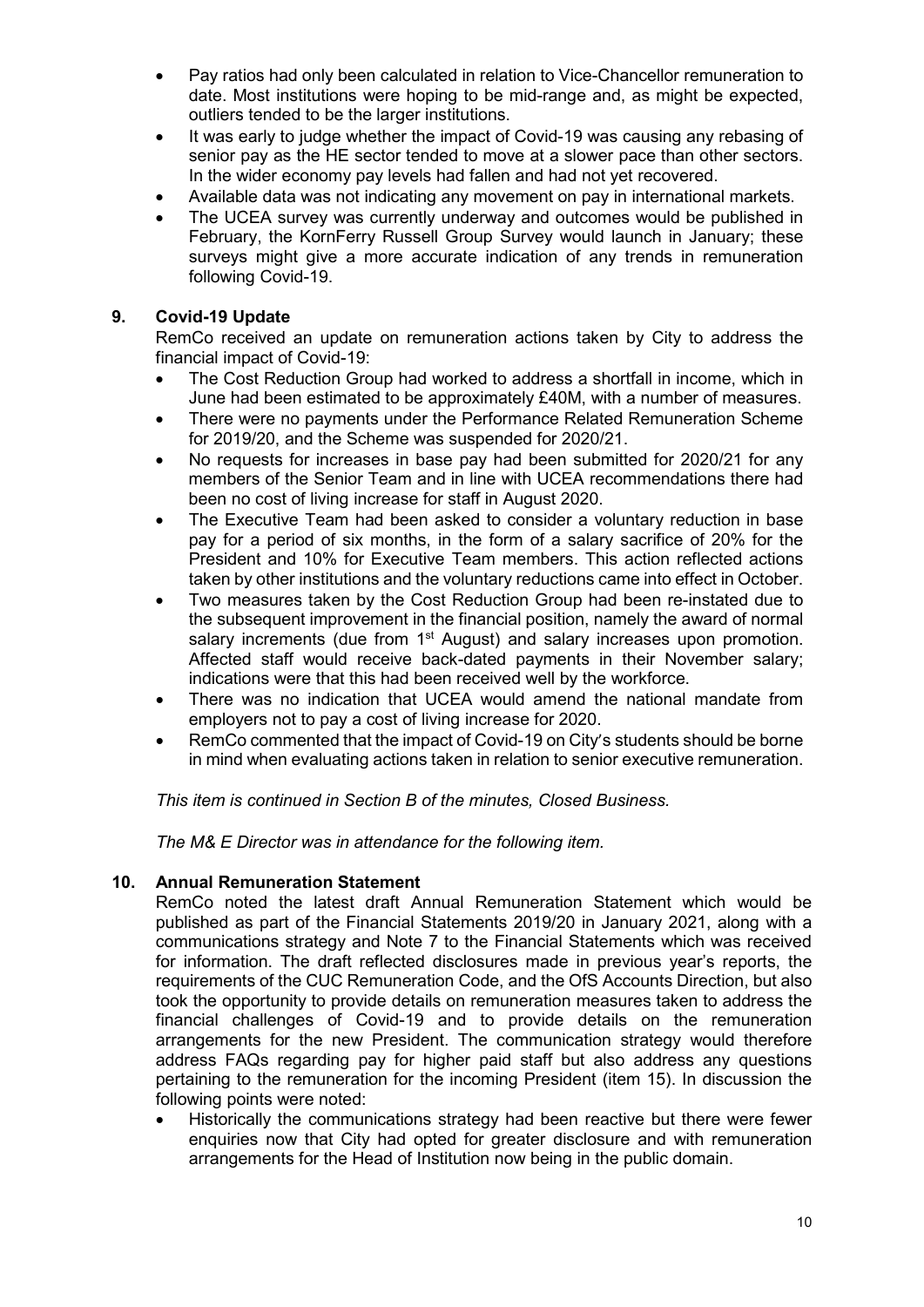- There had been very few enquiries to date with regard to the remuneration of the new President, and the additional section in the Statement should help to address any queries which might be expected from the unions and the media.
- The Media Team would alert RemCo if there were any challenging questions.
- There had been significant movement in the pay ratio data, therefore the FAQs would be updated to address this. **[Action]**
- The President noted that he had suggested some further revisions to the text of the remuneration statement.
- The Chair of RemCo suggested that the new President should be asked to agree the text relating to his remuneration. **[Action]**

## **11. Job Evaluation Update**

RemCo received a brief verbal update on the Grade 9 Job Evaluation Exercise. The exercise was mainly concluded however one member of staff continued to have concerns and had engaged legal representation. City had received notification from ACAS that there was a potential case however activity was paused due to the pandemic. A further communication had now been received from the member of staff's legal advisors so it was hoped that further discussion would resolve outstanding issues.

Overall the exercise had been beneficial, particularly with regard to equal pay and setting appropriate salary levels for new appointments.

## *Part Four – Higher Paid and Senior Staff – Issues for Discussion and Decision*

## **12. Higher Paid Staff ie staff earning more than £100k per annum.**

#### **12.1 City Staff whose Pay was above £100k per annum**

RemCo received two reports, of staff whose contractual pay was above £100k per annum and of staff whose total earnings were above £100k per annum in 2019/20, along with analyses of higher paid staff by gender, ethnicity and grade for each School or Service. In discussion the following points were noted:

- There was a modest improvement in the numbers of women earning over £100k pa in Schools.
- The EDI Strategy included targets for the percentage of women appointed to leadership roles at City.
- Equal pay data was an important factor for consideration, particularly in professorial re-banding assessments.
- The Chair of RemCo requested that RemCo track data on the proportion of staff in receipt of additional payments who were female or BAME. **[Action]**
- In 2019 OfS had analysed Head of Provider remuneration and the proportion of staff earning over £100k; those institutions with either medical or business schools were at the top of the ranking, including City.

## **12.2 Annual Salary Review**

RemCo noted that due to the financial impact of Covid-19 City did not operate an annual salary review in 2020 and that the Reward Group did not meet.

## **12.3 New Appointments and Departures**

RemCo noted the appointment of two members of higher paid staff, and the departure of two members of higher paid staff since its last meeting.

*This item is continued in Section B of the minutes, Closed Business.*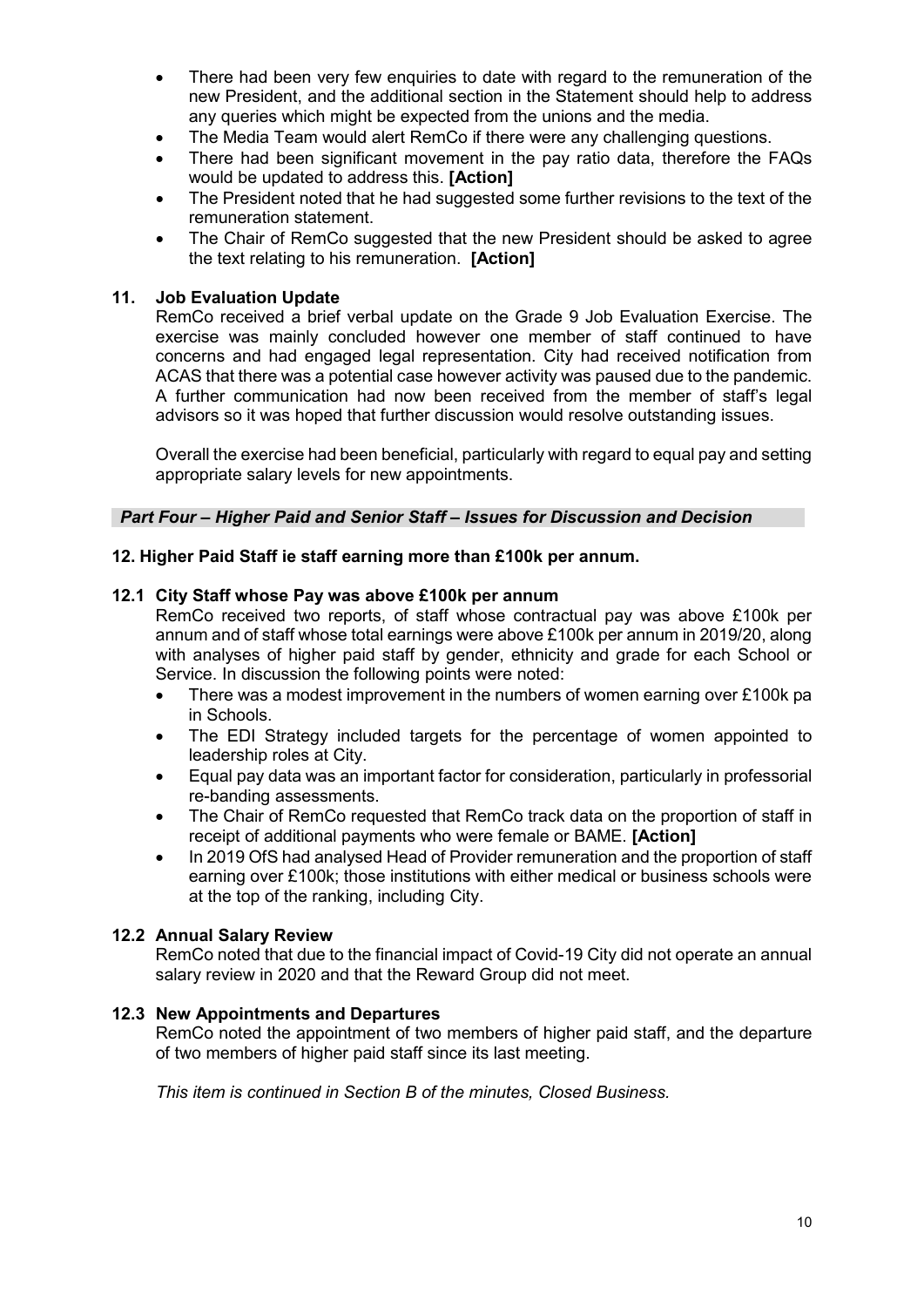## **12.4 Approvals by circulation since the last meeting**

RemCo noted its approvals by circulation since the last meeting. The Chair thanked members for their quick response to requests circulated. In discussion the following points were noted:

- RemCo continued to be assured that the executive had established careful processes to ensure due diligence had taken place for cases it was asked to approve.
- Two School Chief Operating Officers had departed from City. This allowed for some consideration of the future role in School management teams; one School was using this opportunity to recruit to a post with a wider remit, including digital learning.

*This item is continued in Section B of the minutes, Closed Business.*

#### **12.5 Recommendations for adjustments to remuneration in the Business School**

RemCo considered proposals for adjustments to remuneration for five members of academic staff in the Business School as a result of promotion to Professor or Reader, and a one year extension to retention payments for two members of staff pending the introduction of the Reader / Associate Professor salary range in the School, which had been agreed as part of the Business School Remuneration Framework. In discussion the following points were noted:

- It had not been possible to progress with the union discussion of the introduction of the new Reader / Associate Professor salary range, due to the pandemic.
- The proposed adjustments were in line with the proposed pay ranges for the Reader / Associate Professor role.
- The second group of staff had been in receipt of time-limited retention payments pending the introduction of the new ranges, but these had expired at the end of October and it was now proposed to extend the arrangement for one year pending the finalisation of the new range.
- Moving members of staff onto the new range should be cost neutral and the intention was that it would provide a progression route to professor.

## **Decision**

RemCo **approved** the recommendations for remuneration adjustments for seven members of higher paid staff in the Business School.

*This item is continued in Section B of the minutes, Closed Business.*

## **12.6 Recommendation for revised remuneration for a member of higher paid staff**

RemCo considered a recommendation for a revised time-limited remuneration arrangement for a member of Higher Paid Staff.

#### **Decision**

RemCo **approved** the proposed adjustment.

*This item is continued in Section B of the minutes, Closed Business.*

#### **12.7 Exceptional Requests before the next meeting of RemCo**

RemCo noted there could be a number of exceptional requests for approval before the next meeting.

*This item is continued in Section B of the minutes, Closed Business.*

#### **13. Senior Staff reporting to the President / Deputy President**

#### **13.1 Update on the Recruitment process for the Dean of Cass**

The recruitment process for the post of the Dean of Cass was currently paused but would recommence following further discussion with the Recruitment Consultants with